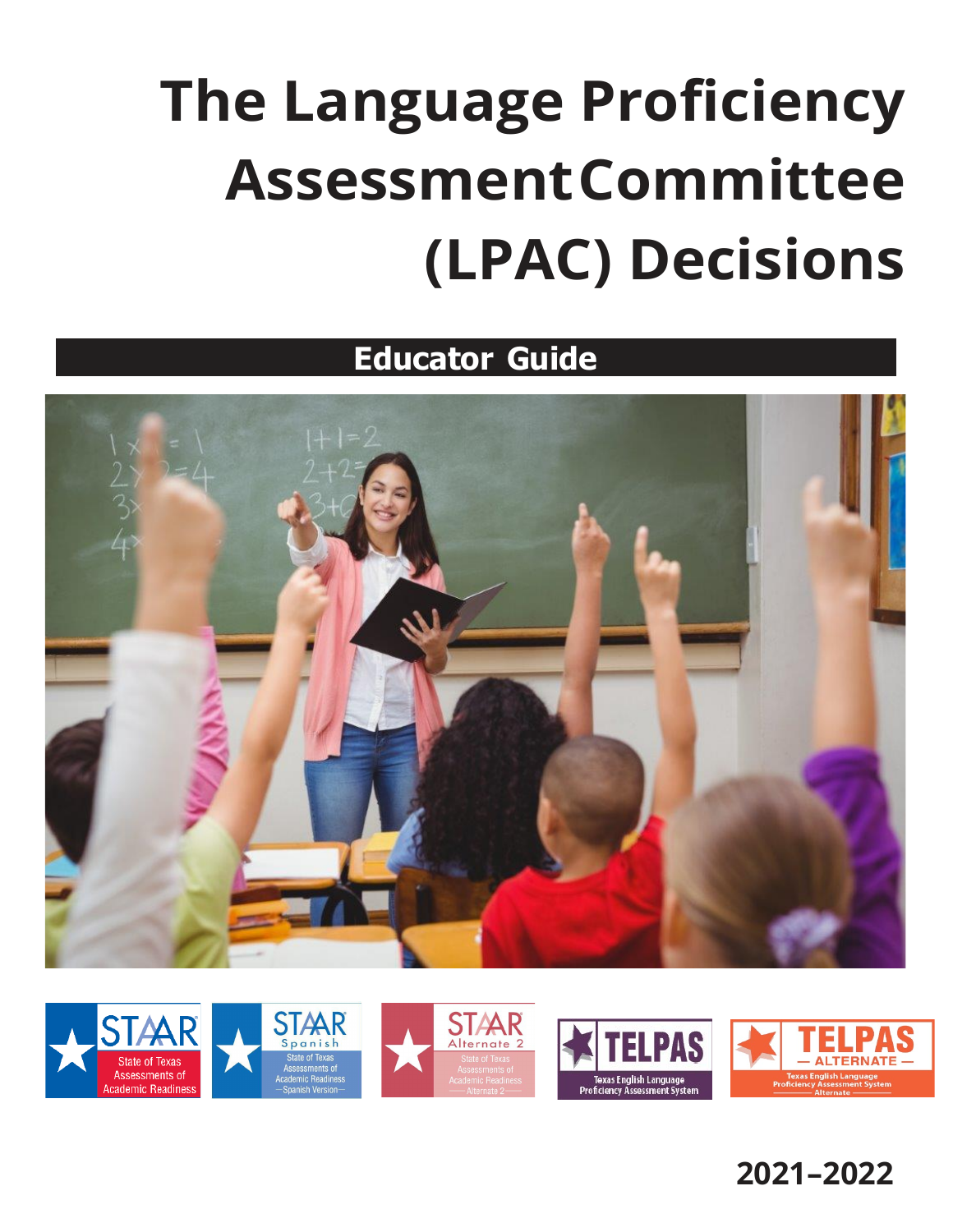### **Table of Contents**

| TEST PARTICIPATION DECISIONS-STAAR, STAAR SPANISH, OR STAAR ALTERNATE 2  3 |  |
|----------------------------------------------------------------------------|--|
|                                                                            |  |
|                                                                            |  |
|                                                                            |  |
|                                                                            |  |
|                                                                            |  |
|                                                                            |  |
|                                                                            |  |
|                                                                            |  |
|                                                                            |  |
|                                                                            |  |
|                                                                            |  |
|                                                                            |  |
|                                                                            |  |
|                                                                            |  |
|                                                                            |  |
|                                                                            |  |
|                                                                            |  |
|                                                                            |  |
|                                                                            |  |
|                                                                            |  |
|                                                                            |  |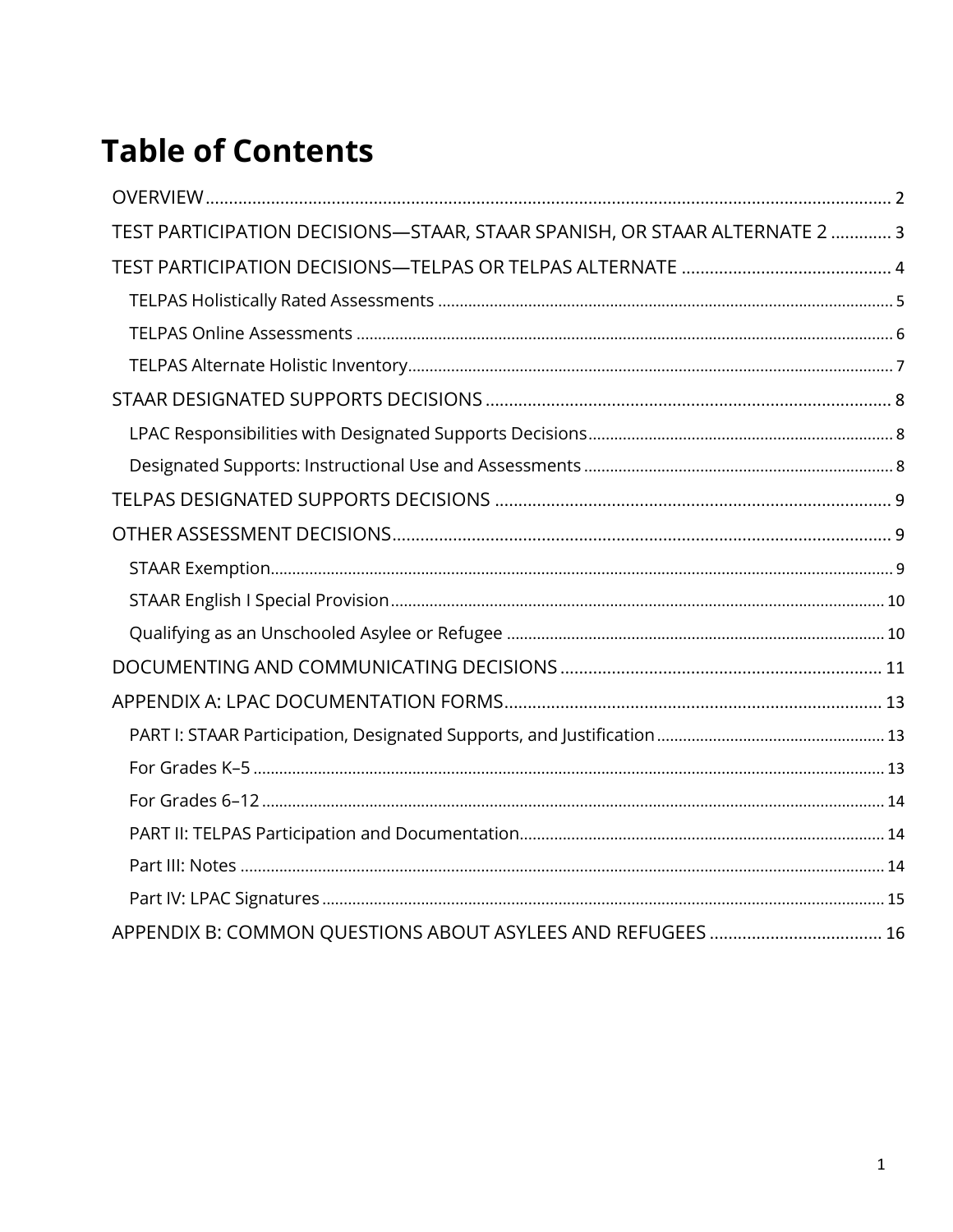### <span id="page-2-0"></span>**OVERVIEW**

This Texas Education Agency (TEA) publication is designed to guide language proficiency assessment committees (LPACs) in making assessment and designated supports decisions for English learners (ELs) participating in the Texas Assessment Program. All ELs (with few exceptions) are required to participate in the State of Texas Assessments of Academic Readiness (STAAR<sup>®</sup>) and the Texas English Language Proficiency Assessment System (TELPAS). Note that when this resource refers to English learners, it applies to students identified as emergent bilingual (EB), per the terminology changes made in the 87th Texas Legislature.

The procedures in this publication implement the EL assessment requirements for STAAR in Chapter 39 of theTexas Education Code (TEC) and Chapter 101, Subchapter AA, Division 1, of the Texas Administrative Code (TAC) and for TELPAS and TELPAS Alternate in Section 101.1003 of the TAC.

These regulations require LPACs to make assessment decisions in accordance with administrative procedures established by TEA. In fulfilling their responsibilities, LPACs must

- adhere to the administrative procedures in this guide,
- **make assessment decisions on an individual student basis**,
- work as a committee to make decisions, and
- maintain required documentation.

The role LPACs have in making assessment decisions for ELs supports appropriate implementation of both the content area Texas Essential Knowledge and Skills (TEKS) and the Texas English Language Proficiency Standards (ELPS).

In addition to making assessment decisions, LPACs are also required to determine and document the number of school years an EL has been enrolled in a U.S. school. This information, which is reported to TEA in conjunction with TELPAS and TELPAS Alternate, is used in reporting, accountability, and performance-based monitoring measures. It is vital that LPACs follow statedefined policies and procedures to determine and annually document this important data element. Refer to the *Other LPAC Resources* section of the Language Proficiency Assessment [Committee](https://tea.texas.gov/student.assessment/ell/lpac/) Resources webpage for instructions.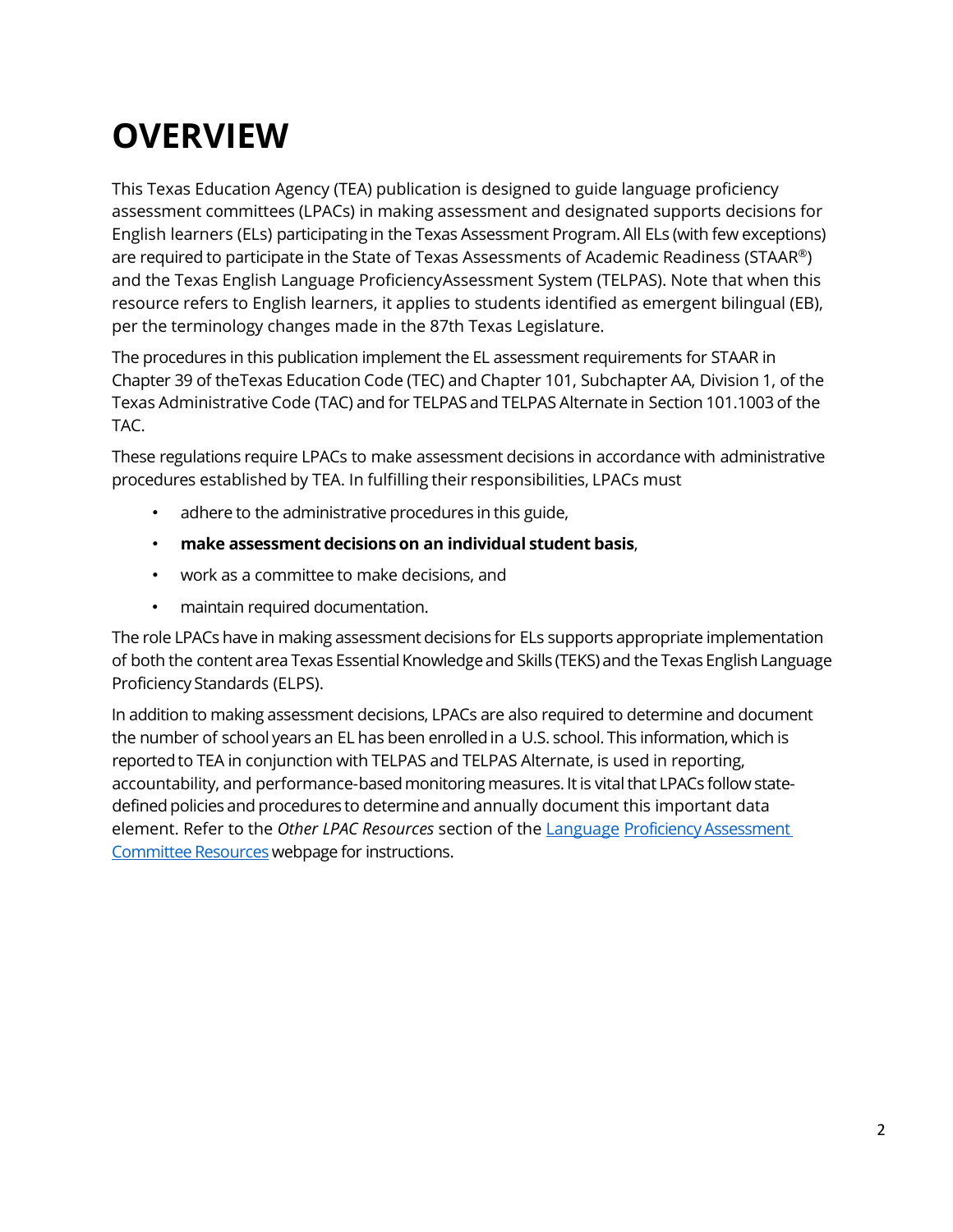### <span id="page-3-0"></span>**TEST PARTICIPATION DECISIONS—STAAR, STAAR SPANISH, OR STAAR ALTERNATE 2**

The STAAR program encompasses STAAR, STAAR Spanish, and STAAR Alternate 2. The STAAR program for grades 3–8 includes assessments of mathematics, reading, science, and social studies. STAAR end-of-course (EOC) assessments are available for Algebra I, English I, English II, Biology,and U.S. History. LPACs must make and document test participation decisions in accordance with STAAR program requirements. All ELs (with few exceptions) are required to participate in one of the following academic assessments. For more information on exemptions for student participation in the STAAR program, refer to the *Other Assessment Decisions* section.

| <b>STAAR</b>             | General statewide assessment                                                        |
|--------------------------|-------------------------------------------------------------------------------------|
| (grades 3-8 and EOC)     | Designated supports available for students who meet eligibility found               |
|                          | on the <b>Accommodation Resources</b> webpage                                       |
|                          | Taken by ELs not eligible for an assessment listed below<br>$\bullet$               |
| <b>STAAR Spanish</b>     | Available for students in grades 3-5 for whom a Spanish version of                  |
| $(grades 3-5)$           | STAAR most appropriately measures their academic progress                           |
|                          | Designated supports available for students who meet eligibility                     |
|                          | found on the <b>Accommodation Resources</b> webpage                                 |
|                          | Not permitted for an EL whose parent or guardian has declined                       |
|                          | bilingual/ESL program services                                                      |
| <b>STAAR Alternate 2</b> | Available for students receiving special education services, including<br>$\bullet$ |
| (grades 3-8 and EOC)     | those who are ELs, who meet requirements for an alternate                           |
|                          | assessment based on alternate achievement standards                                 |
|                          | Participation requirements and information regarding available                      |
|                          | accommodations found on the <b>STAAR Alternate 2 Resources</b>                      |
|                          | webpage                                                                             |

In the case of an EL who receives special education services, the LPAC is responsible for working in conjunction with the student's admission, review, and dismissal (ARD) committee to make and document assessment participation decisions.

In making STAAR assessment decisions, LPACs should keep in mind that STAAR Spanish, in addition to being appropriate for students in bilingual programs who are receiving most of their academic instruction in Spanish, may sometimes be appropriate for an EL in an English as a second language (ESL) program. Examples include the following:

- a Spanish speaker who has recently moved to the U.S.
- an EL who recently moved from a campus with a Spanish bilingual education program to a campus with only an ESL program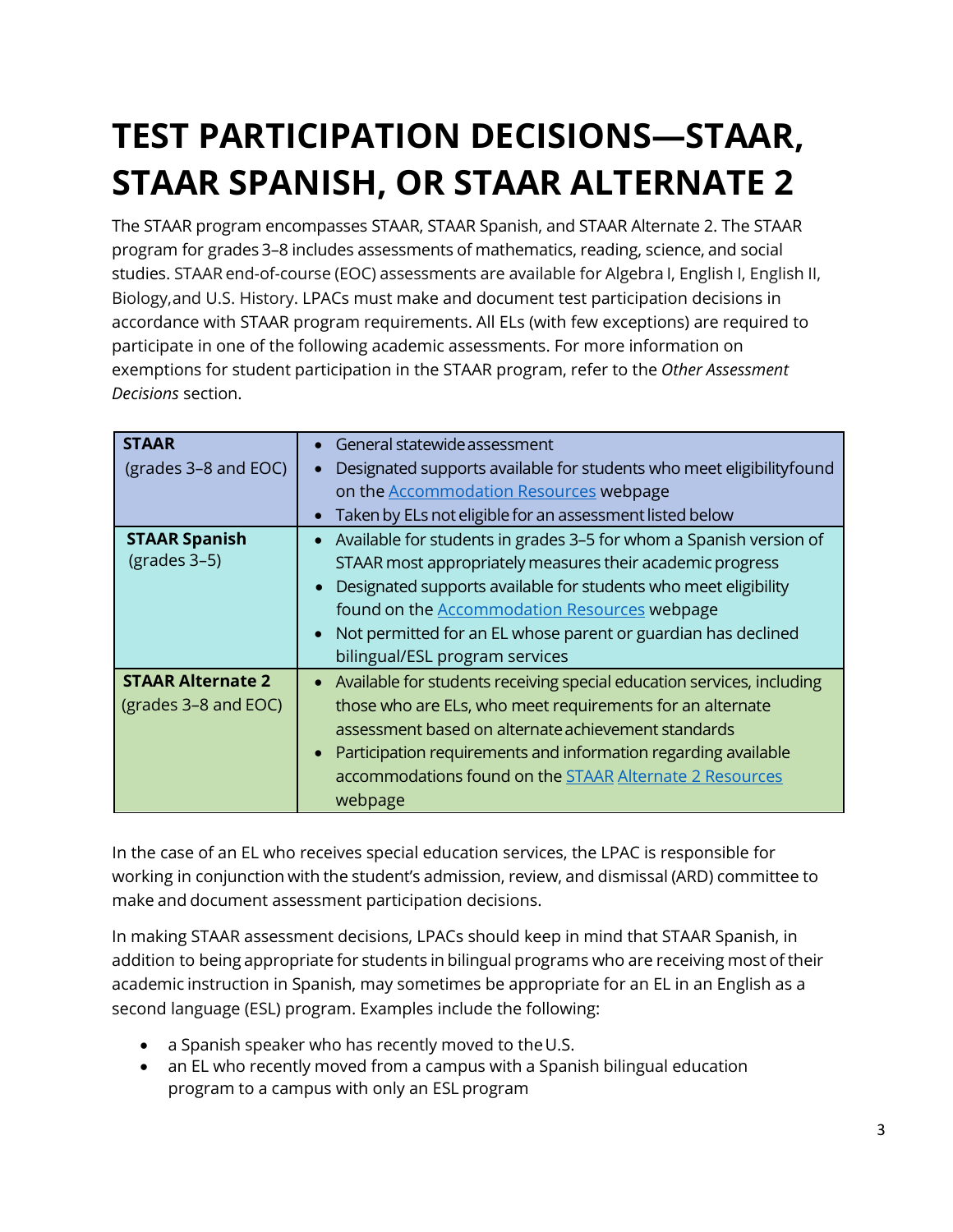• a student in an ESL program who receives substantial academic support in Spanish

It is recommended that LPACs make final assessment decisions as close as possible to the time of the test administration to consider the student's progress in learning English.

### <span id="page-4-0"></span>**TEST PARTICIPATION DECISIONS—TELPAS OR TELPAS ALTERNATE**

All ELs are required to be assessed annually with one of the following English language proficiency assessments until they meet English learner reclassification criteria and are reclassified as English proficient. This requirement includes ELs classified as EB in the Public Education Information Management System (PEIMS) whose parents have declined bilingual/ESL program services (PEIMS Parental Permission Code C).

The TELPAS program encompasses TELPAS and TELPAS Alternate. Both assessments measure the English language proficiency of ELs in four language domains: listening, speaking, reading, and writing. LPACs are responsible for making and documenting participation decisions. In the case of an EL who receives special education services, the LPAC is responsible for working in conjunction with the student's ARD committee to make and document assessment participation decisions.

**For ELs in kindergarten through grade 2 who do not have ARD or Section 504 committee**, the LPAC is not required to meet to determine participation decisions regarding unmodified English language proficiency assessments.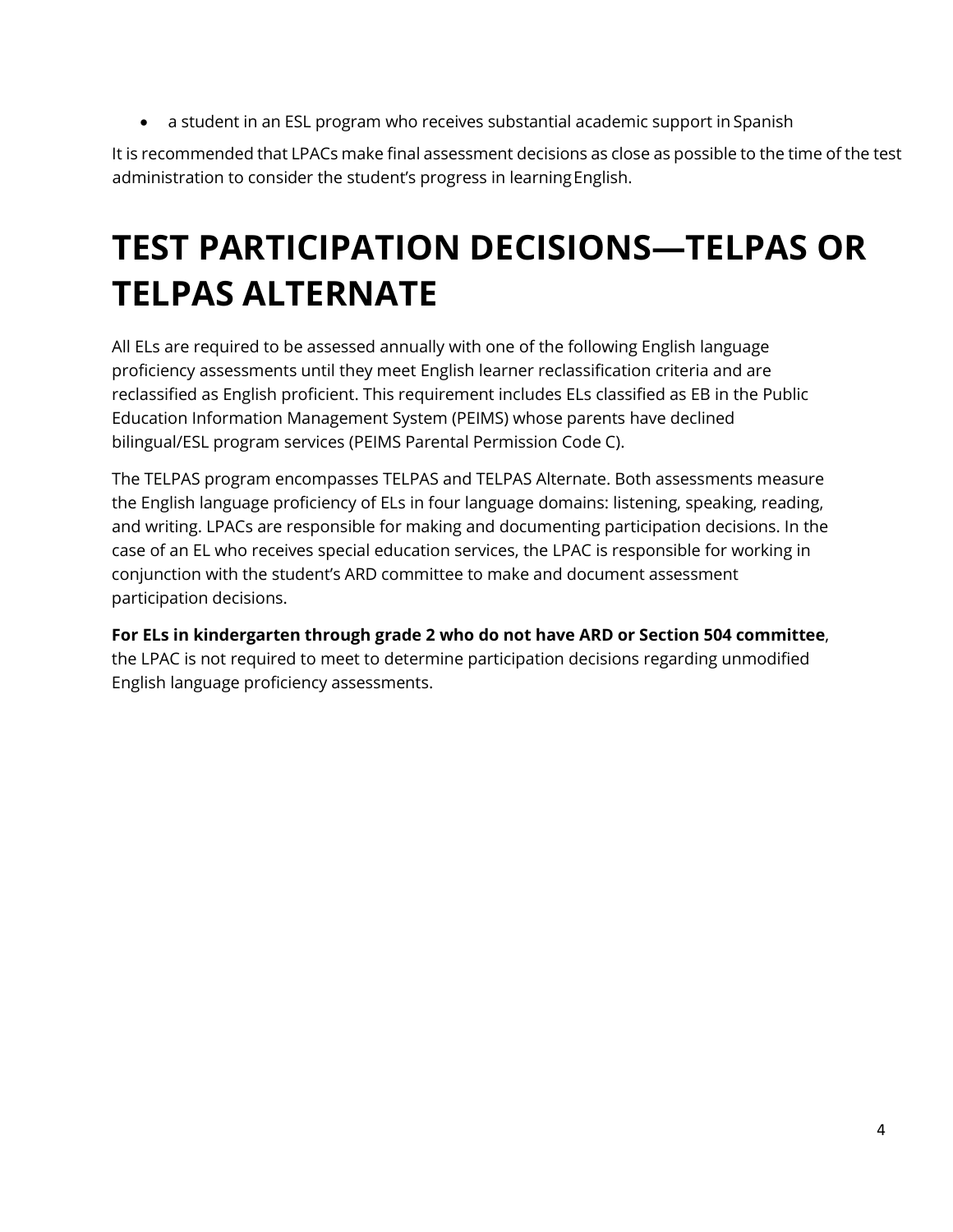#### <span id="page-5-0"></span>**TELPAS Holistically Rated Assessments**

TELPAS holistically rated assessments are based on student classwork and ongoing classroom observations of students in daily instruction. For these assessments, trained teachers use proficiency level descriptors (PLDs) from the ELPS to determine students' English language proficiency levels.

| Grades K-1 (all<br>domains)                           | For kindergarten and grade 1, listening, speaking, reading, and writing<br>are holistically rated.                                                                                                                                                                                                                                                                                                |
|-------------------------------------------------------|---------------------------------------------------------------------------------------------------------------------------------------------------------------------------------------------------------------------------------------------------------------------------------------------------------------------------------------------------------------------------------------------------|
| Grades 2-12<br><b>Writing</b>                         | For grades 2-12, teachers use collections of classroom-based student<br>writing when assessing the English language writing proficiency of<br>students.                                                                                                                                                                                                                                           |
|                                                       | ELs receiving special education services should be evaluated relative<br>to how well they are able to understand and use English to access<br>the general curriculum at their enrolled grade level in accordance<br>with their individualized education program (IEP).                                                                                                                            |
| <b>Students</b><br><b>Receiving</b><br><b>Special</b> | Participation must be considered on a domain-by-domain basis. The<br>reason for not assessing the student must be well-supported and<br>documented appropriately in the student's permanent record file by<br>the LPAC.                                                                                                                                                                           |
| <b>Education</b><br><b>Services</b>                   | With rare exceptions, students should be able to be observed and<br>rated meaningfully in each holistically rated domain. If the LPAC and<br>ARD committee collaboratively decide that an assessment is<br>inappropriate because of a student's particular disability, the<br>decision is recorded at the time of testing, and the student is not<br>holistically rated in the applicable domain. |
|                                                       | This non-participation decision is applicable only for an EL receiving<br>special education services who is not eligible for TELPAS Alternate.                                                                                                                                                                                                                                                    |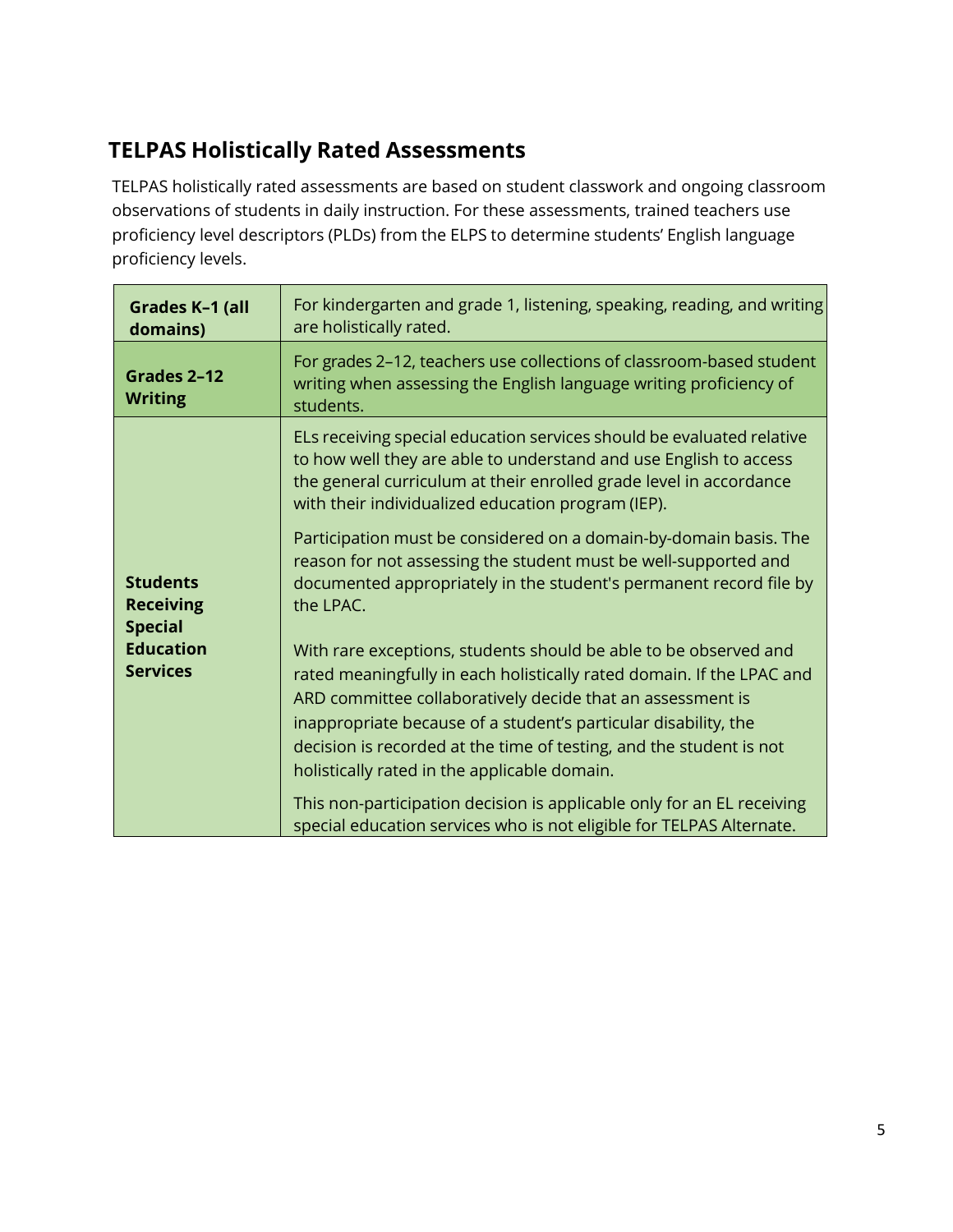#### <span id="page-6-0"></span>**TELPAS Online Assessments**

The TELPAS listening and speaking test and TELPAS reading test for grades 2–12 are designed to determine where ELs are on the continuum of English language listening, speaking, and reading proficiency as a measure of annual student progress. Because the span of listening, speaking, and reading abilities is so broad and the purpose is to measure annual growth in English acquisition, these assessments should be appropriate for the vast majority of ELs who receive special education services.

|                                                                 | In rare circumstances that prevent a student from testing online, TEA may grant<br>approval for a special administration of a TELPAS online test (listening and                                                                                                                                                                                                                                                                                                                                                                                                                                                                                                                                                                                                                                                                                                                                                                                                                 |
|-----------------------------------------------------------------|---------------------------------------------------------------------------------------------------------------------------------------------------------------------------------------------------------------------------------------------------------------------------------------------------------------------------------------------------------------------------------------------------------------------------------------------------------------------------------------------------------------------------------------------------------------------------------------------------------------------------------------------------------------------------------------------------------------------------------------------------------------------------------------------------------------------------------------------------------------------------------------------------------------------------------------------------------------------------------|
|                                                                 | speaking or reading) for grades 2-12.                                                                                                                                                                                                                                                                                                                                                                                                                                                                                                                                                                                                                                                                                                                                                                                                                                                                                                                                           |
| <b>Special</b><br><b>Administration</b><br>of Online<br>Test(s) | Accommodations cannot be applied—a student may need a testing<br>accommodation that is not possible to provide in an online setting. Prior<br>to requesting a special administration of the assessment, consideration<br>should be given to accessibility features, locally-approved designated<br>supports, and designated supports requiring TEA approval. For<br>information on designated supports, refer to the Accommodation<br>Resources webpage.<br>Technology access is precluded-districts must make every effort to<br>$\bullet$<br>administer the TELPAS listening and speaking test online and TELPAS<br>reading test online. In rare situations where computers or technology are<br>not available, districts may seek permission for a special administration.<br>Unable to participate in one domain-for a student who is ARD exempt in<br>$\bullet$<br>one domain of the listening and speaking assessment, districts may<br>request a special administration. |
| <b>Students</b><br><b>Receiving</b><br><b>Special</b>           | There are circumstances in which a student may not be required to<br>participate in the general TELPAS or in one or more language domains. In<br>rare cases, it may be necessary for the ARD committee, in conjunction with<br>the LPAC, to determine if an EL receiving special education services should<br>not be assessed in listening, speaking, or reading due to a student's particular<br>disability. One example would be a student needing a signed version of an<br>online test.                                                                                                                                                                                                                                                                                                                                                                                                                                                                                     |
| <b>Education</b><br><b>Services</b>                             | Participation must be considered on a domain-by-domain basis. The reason<br>for not assessing the student must be well supported and documented in the<br>student's IEP by the ARD committee and documented appropriately in the<br>student's permanent record file by the LPAC.                                                                                                                                                                                                                                                                                                                                                                                                                                                                                                                                                                                                                                                                                                |
|                                                                 | This non-participation decision is applicable only for an EL receiving special<br>education services who is not eligible for TELPAS Alternate.                                                                                                                                                                                                                                                                                                                                                                                                                                                                                                                                                                                                                                                                                                                                                                                                                                  |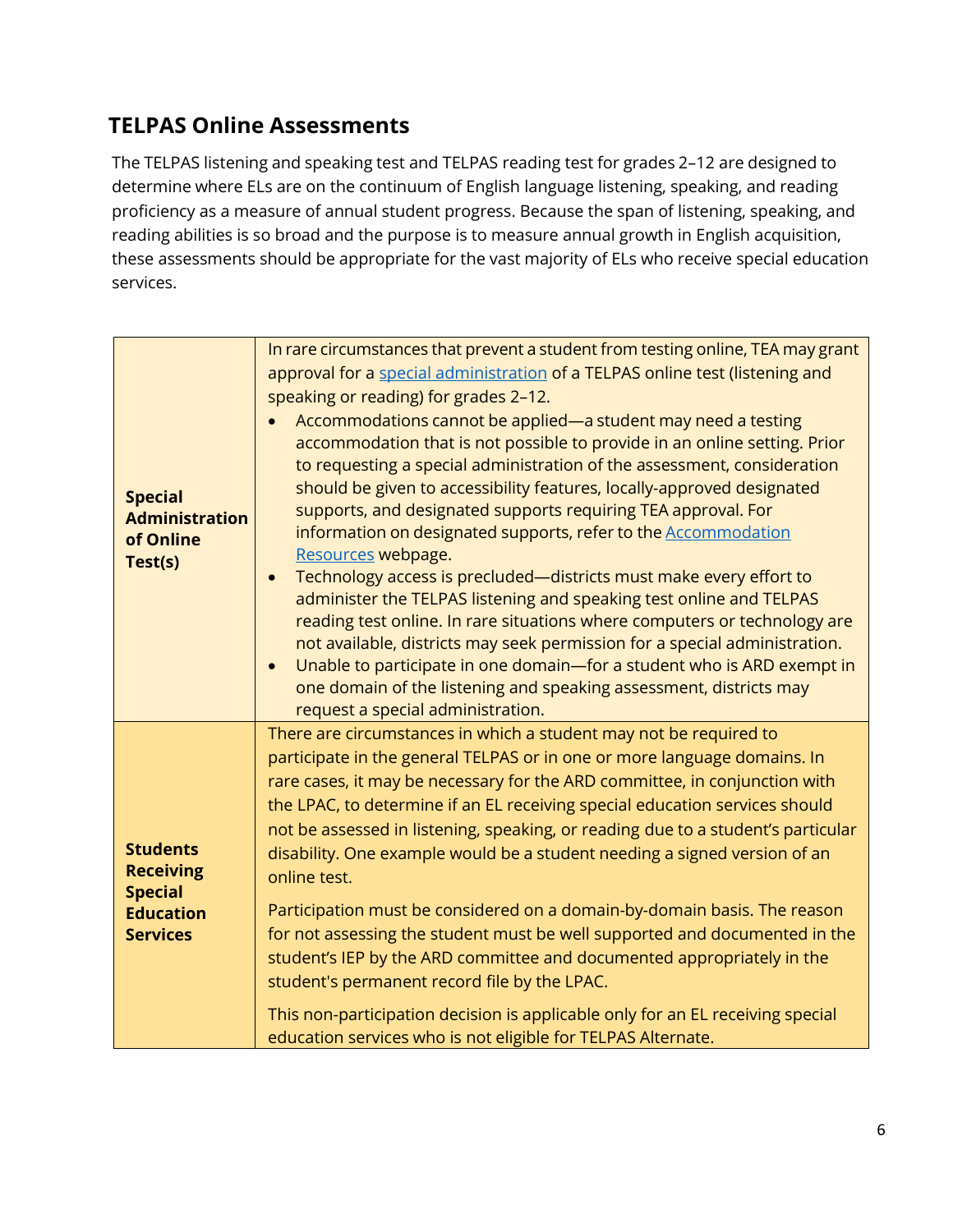#### <span id="page-7-0"></span>**TELPAS Alternate Holistic Inventory**

TELPAS Alternate is an alternate English language proficiency assessment for ELs with the most significant cognitive disabilities. It is a holistic inventory aligned to the ELPS and is based on alternate PLDs that were created to address the specific needs of this population. Using the [TELPAS Alternate Participation](https://tea.texas.gov/student-assessment/testing/telpas/telpas-alternate-resources) Requirements, the ARD committee, in conjunction with the LPAC, should determine if an EL in grades 2–12 who is receiving special education services is eligible for TELPAS Alternate. It is important to note that students that are eligible for TELPAS Alternate must be evaluated in all four language domains. There are no domain-specific exemptions. For guidance on students that may qualify for "No Authentic Academic Response" or a "Medical Exception," refer to the applicable form on the **TELPAS Alternate Resources** webpage.

| <b>Grades K-1</b> | ELs in kindergarten and grade 1 will be assessed with the general<br>TELPAS holistically rated assessment for all four language domains and<br>not with the TELPAS Alternate assessment. This decision was based on<br>feedback from various stakeholders that the general TELPAS holistically<br>rated assessment was accessible and appropriate for students at this<br>early age, and that some students in kindergarten and grade 1 have not<br>yet been identified with a disability (i.e., non-categorical). |  |  |  |  |  |
|-------------------|--------------------------------------------------------------------------------------------------------------------------------------------------------------------------------------------------------------------------------------------------------------------------------------------------------------------------------------------------------------------------------------------------------------------------------------------------------------------------------------------------------------------|--|--|--|--|--|
|                   | Additionally, there was an overall reluctance to assign labels to young<br>students that would make them eligible for an alternate assessment.                                                                                                                                                                                                                                                                                                                                                                     |  |  |  |  |  |
| Grade 2           | For ELs in grade 2, the ARD committee, in conjunction with the LPAC,<br>will be required to make an assessment determination for TELPAS<br>Alternate as there is no STAAR Alternate 2 assessment for grade 2. The<br>TELPAS Alternate Participation Requirements are posted on the TELPAS<br>Alternate Resources webpage.                                                                                                                                                                                          |  |  |  |  |  |
| Grades 3-12       | ELs in grades 3-12 who are eligible to take STAAR Alternate 2 will take<br>TELPAS Alternate. (ELs in grades 11 or 12 who previously met STAAR<br>Alternate 2 eligibility, and completed all STAAR testing requirements,<br>will take TELPAS Alternate.)                                                                                                                                                                                                                                                            |  |  |  |  |  |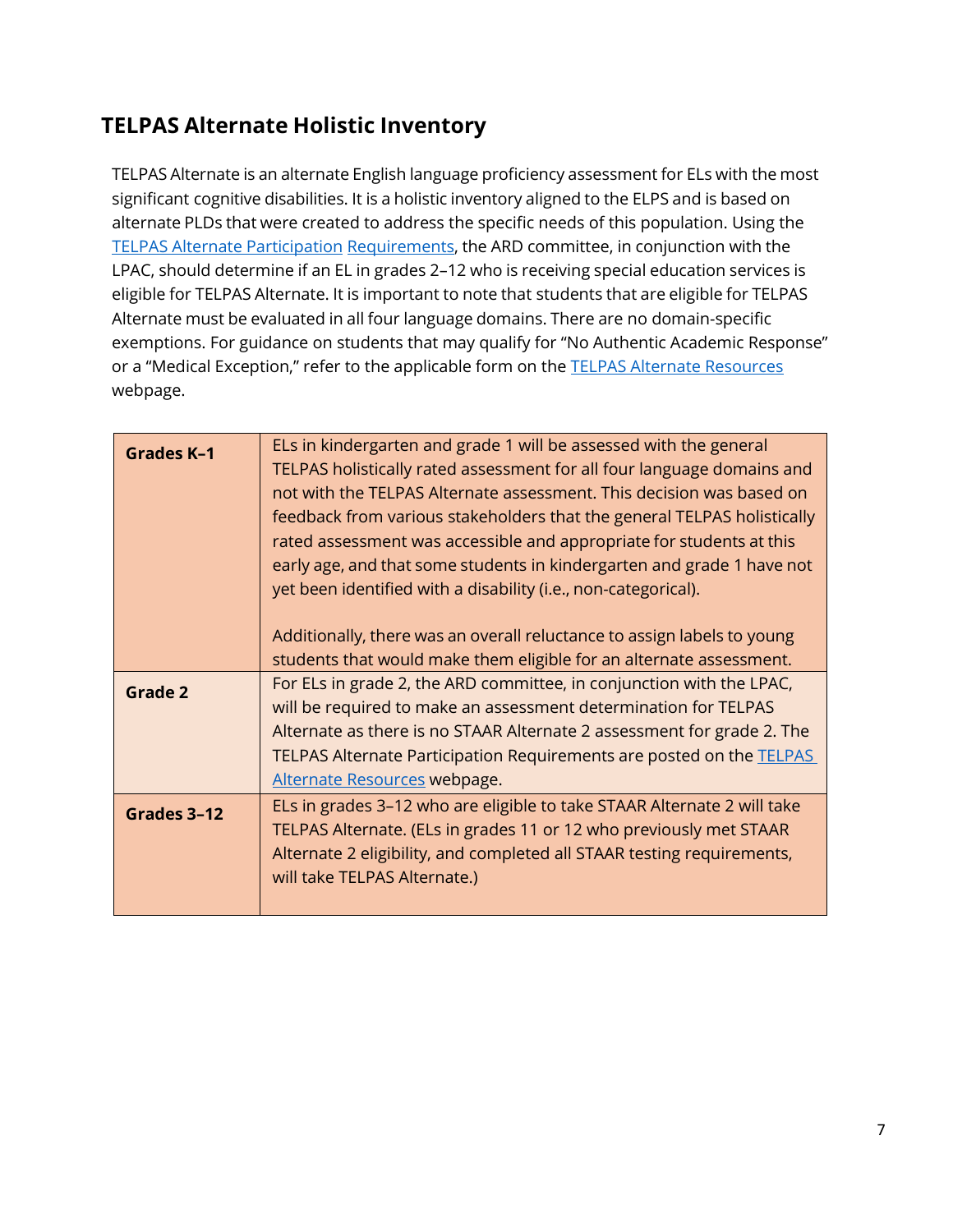### <span id="page-8-0"></span>**STAAR DESIGNATED SUPPORTS DECISIONS**

#### <span id="page-8-1"></span>**LPAC Responsibilities with Designated Supports Decisions**

In order to make appropriate designated supports decisions, LPACs are responsible for

- coordinating with the content area teachers of ELs to make designated supports decisions in accordance with the TEA policies described in the **Educator Guide to** [Accessibility](https://tea.texas.gov/accommodations/) within the STAAR Program, and
- maintaining required documentation of the decisions.

#### <span id="page-8-2"></span>**Designated Supports: Instructional Use and Assessments**

While some designated supports may be appropriate for instructional use, they may not be appropriate or allowable on a statewide assessment. Providing unfamiliar or inappropriate designated supports during statewide assessments may hinder rather than help a student.

For ELs taking STAAR in English, the LPAC, as a sole authority, makes designated supports decisions only for:

- Content and Language Supports
- Extra Time
- Oral/Signed Administration

For ELs taking STAAR Spanish, the LPAC does not have sole authority to make designated supports decisions for Content and Language Supports, Extra Time, and Oral/Signed Administration. These designated supports decisions must be made by the student's ARD committee, Section 504 committee, response to intervention [RtI] team, or the appropriate team of people at the campus level, in conjunction with the LPAC.

For an EL with a disability, LPACs are required to work in conjunction with the applicable committee (student's ARD committee, Section 504 committee, RtI team, or student assistance team) in making both designated supports decisions related to an EL's language proficiency and designated supports decisions related to the student's disability. This collaboration helps ensure that factors related to disabling conditions and second language acquisition are both carefully considered. Comprehensive information regarding designated supports can be found on the [Accommodation](https://tea.texas.gov/student-assessment/testing/student-assessment-overview/accommodation-resources) Resources webpage.

It is recommended that LPACs make final designated supports decisions as close as possible to the timeof the test administration to consider the student's progress in learning English.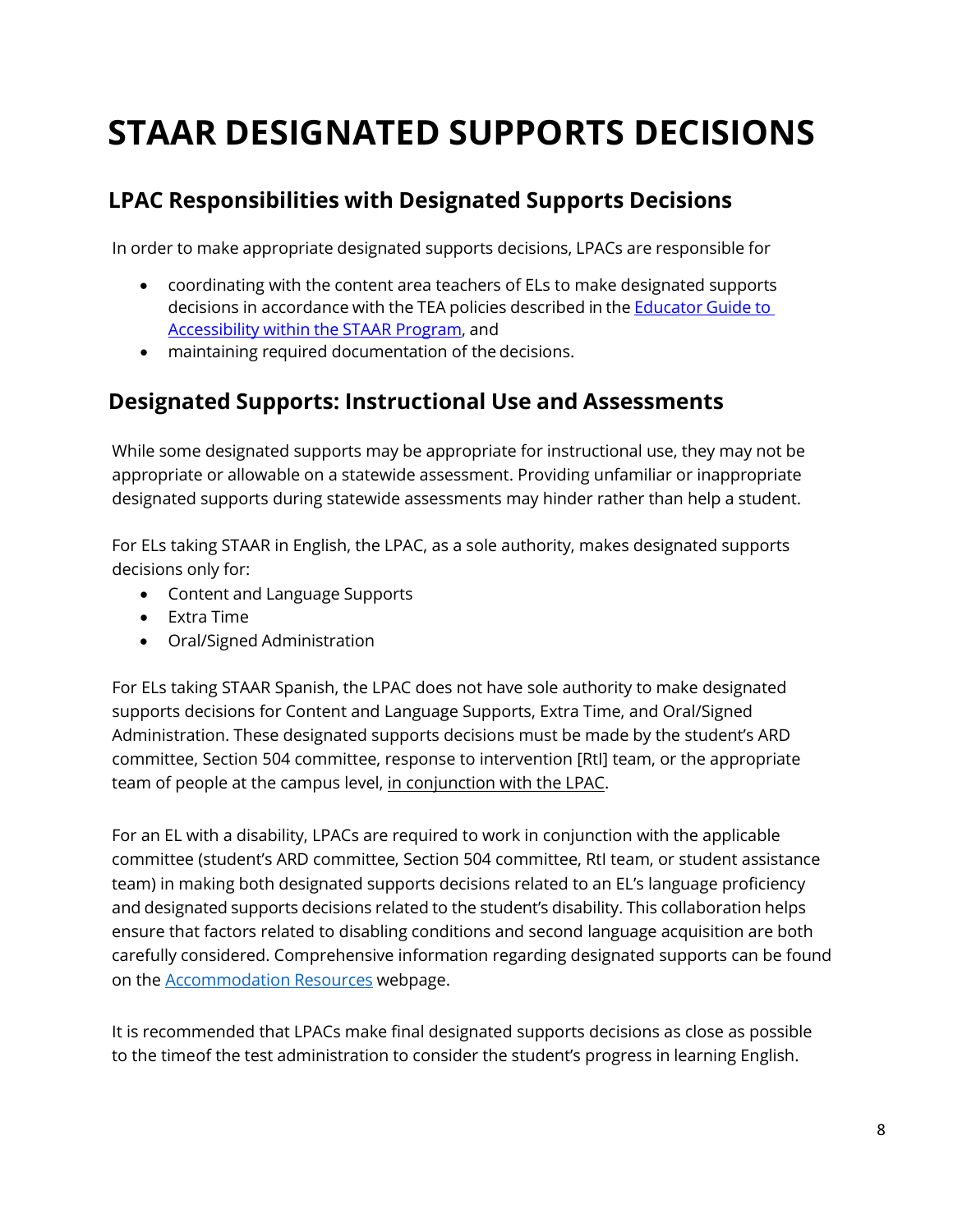For STAAR EOC assessments, designated supports decisions can be carried over from fall to the spring and summer administrations.

#### **Designated Supports and Reclassification**

Students for whom the LPAC recommends the following designated supports for any STAAR English reading or English EOC assessments may not be considered for reclassification at the end of the school year:

- Oral Administration
- Content and Language Supports
- Extra Time

For questions about the reclassification process or policy, contact the Division of English Learner Support at (512) 463-9414 or [EnglishLearnerSupport@tea.texas.gov.](mailto:EnglishLearnerSupport@tea.texas.gov)

### <span id="page-9-0"></span>**TELPAS DESIGNATED SUPPORTS DECISIONS**

For TELPAS, all designated supports decisions **MUST** be made in conjunction with the ARD committee, Section 504 committee, or appropriate team of people at the campus level (e.g., RtI team or student assistance team).

### <span id="page-9-1"></span>**OTHER ASSESSMENT DECISIONS**

#### <span id="page-9-2"></span>**STAAR Exemption**

Section 101.1005 of the TAC allows the exemption of certain qualifying EL asylees and refugees from being administered a STAAR assessment in grades 3–8.

#### **Exemption**

An EL who meets the eligibility criteria below shall not be required to take a STAAR assessment in grades 3–8.

#### **Eligibility Criteria**

This exemption applies to an EL who

- qualifies as an unschooled asylee or refugee,
- is in the first year of enrollment in U.S schools, and
- is in grades 3–8.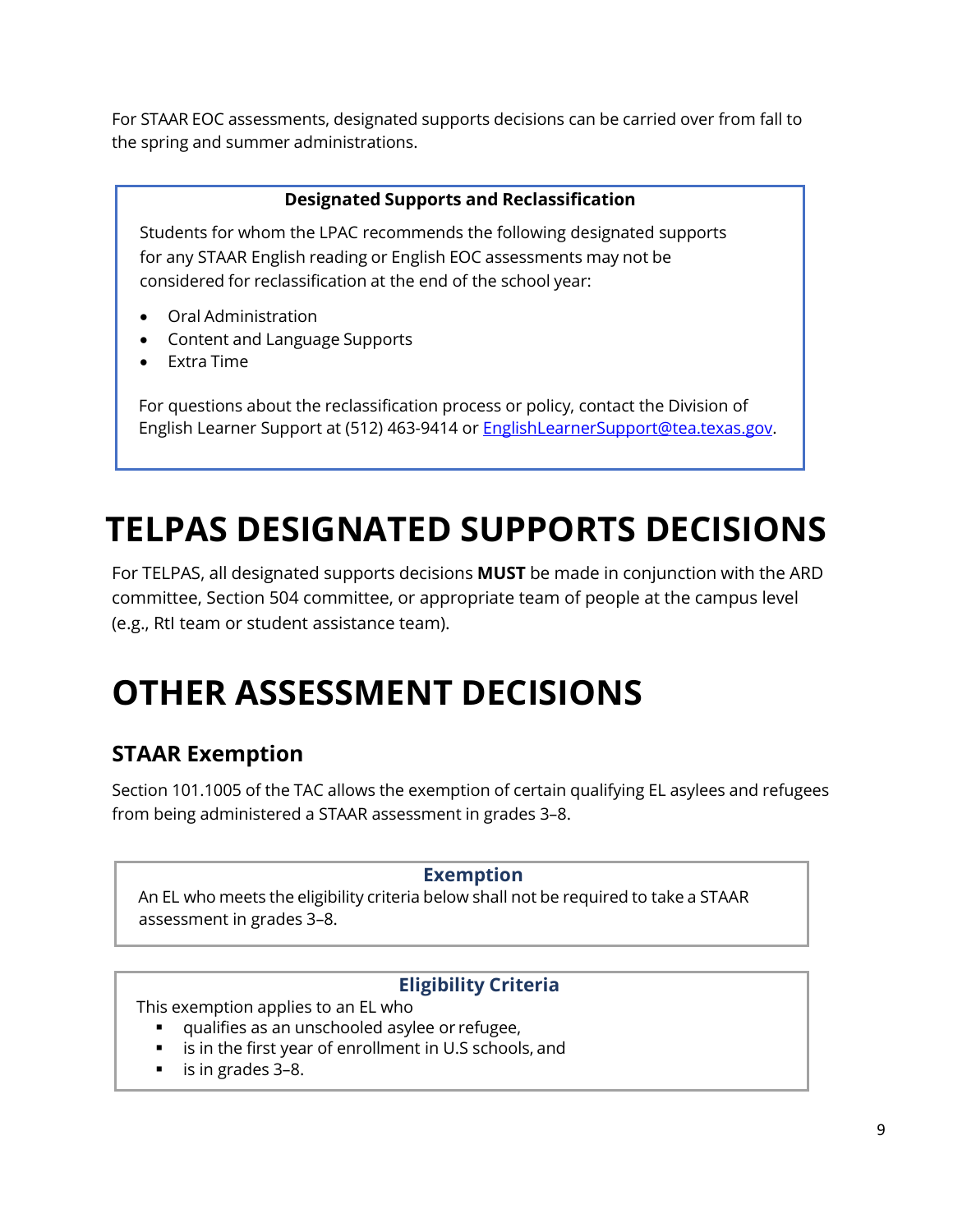#### <span id="page-10-0"></span>**STAAR English I Special Provision**

Section 101.1007 of the TAC includes a STAAR English I EOC assessment provision for ELs served in bilingual/ESL programs who meet specified eligibility criteria.

#### **Special Provision**

An EL who meets the eligibility criteria below shall not be required to retake the STAAR English I assessment each time it is administered if the student passes the course but fails to meet the passing standard on the assessment.

#### **Eligibility Criteria**

This provision applies to an EL enrolled in an English I course or an English for Speakers of Other Languages (ESOL) I course if the EL

- has been enrolled in U.S. schools for three school years or less or qualifies as an unschooled asylee or refugee enrolled in U.S. schools for five school years or less, and
- has not attained a TELPAS advanced high reading rating in grade 2 or above.

An EL whose parent or guardian has declined bilingual/ESL program services is not eligible for this provision.

This provision acknowledges the unique circumstances of specific ELs and the challenges they could encounter when engaging with high school English language arts course material, due to insufficient time in the U.S. and insufficient time to learn English. These students may depend heavily on instructional scaffolding, including linguistic supports based on their second language acquisition needs, that cannot be provided as designated supports during the standardized STAAR English I assessment. LPACs must maintain [documentation](https://tea.texas.gov/student.assessment/ell/lpac/) of eligibility for the special [provision. E](https://tea.texas.gov/student.assessment/ell/lpac/)ligibility must be determined in conjunction with the student's enrollment in English I/ESOL I.

#### <span id="page-10-1"></span>**Qualifying as an Unschooled Asylee or Refugee**

To qualify as an unschooled asylee or refugee, each of the following criteria must be met.

- The student must be identified as EB/EL as defined by state law in TEC, Section 29.052, and must participate in a state-approved bilingual or ESL program.
- The student's permanent record file must contain appropriate documentation of asylee or refugee status. The student must
	- $\circ$  be an asylee as defined by 45 Code of Federal Regulations, Section 400.41 or a refugeeas defined by 8 United States Code, Section 1101, *and*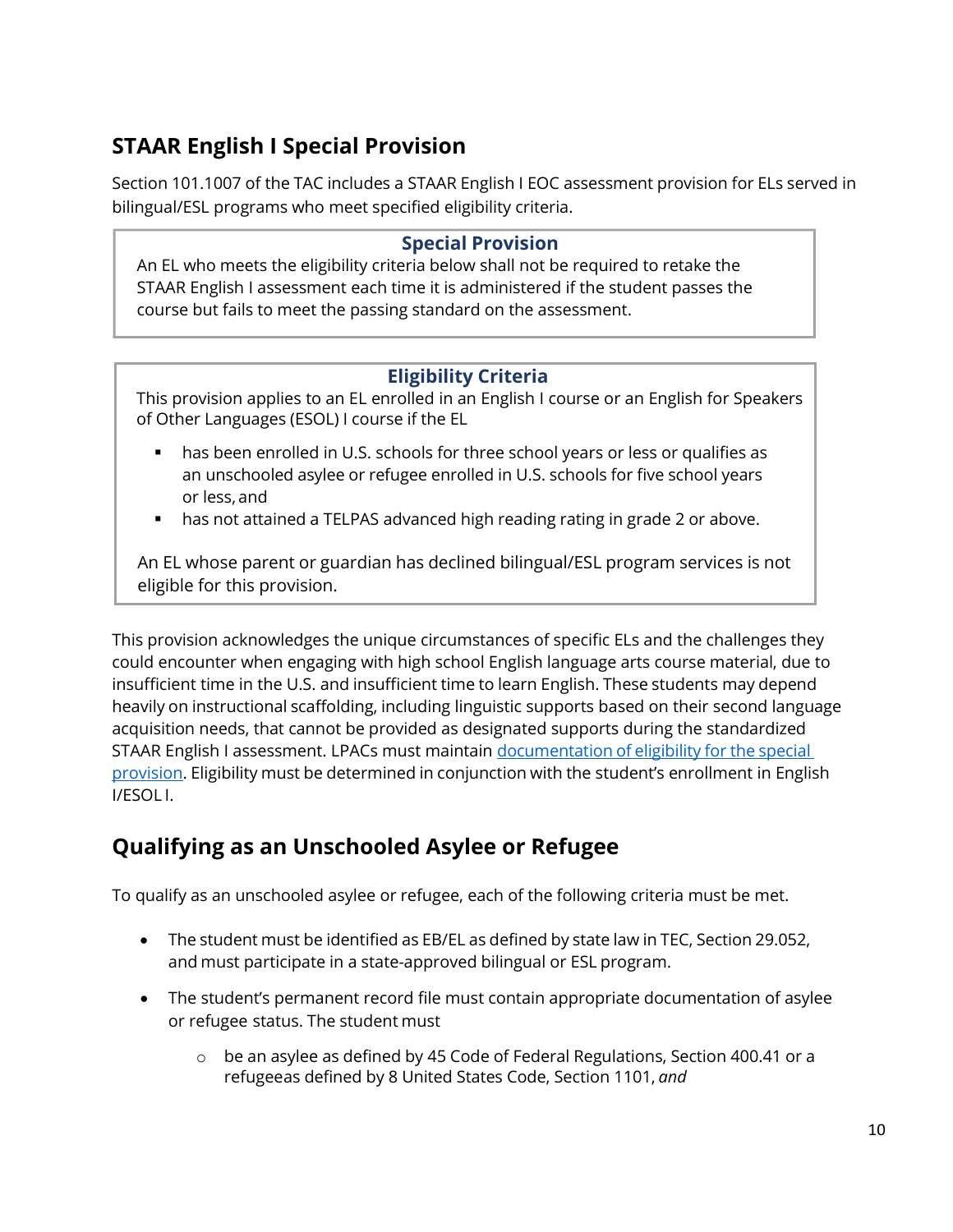o have a Form I-94 Arrival/Departure record, or a successor document, issued by the United States Citizenship and Immigration Services that is stamped with "Asylee," "Refugee," or "Asylum."

The [Language Proficiency Assessment Committee Resources](https://tea.texas.gov/student-assessment/testing/student-assessment-overview/accommodation-resources/language-proficiency-assessment-committee-resources) webpage includes a TEA form that may be used in the rare case that a campus has compelling evidence of a student's asylee or refugee status but is unable to obtain official documentation by the time of the applicable test administration.

The student's permanent record file must document that

- the student had little or no formal schooling outside the U.S. and lacked basic primary language literacy upon enrollment in school in the U.S.;
- the student is being provided designated supports and other ongoing interventions by the district to meet the student's unique affective, linguistic, and cognitive needs; and
- as of the semester of the test administration, the student continues to lack the necessary foundation in the TEKS as a direct result of the student's inadequate schooling outside theU.S.

An EL who qualifies as an unschooled asylee or refugee may be eligible for the STAAR English I EOC assessment special provision during the student's fourth or fifth school year of enrollment in a U.S. school if all other requirements are met. Refer to the *Other Assessment Decisions* section of this document for information about unschooled asylees or refugees in their first year in U.S. schools.

Refer to Appendix B for additional information on unschooled asylees and refugees.

### <span id="page-11-0"></span>**DOCUMENTING AND COMMUNICATING DECISIONS**

For each EL, the LPAC must maintain documentation of STAAR, STAAR Spanish, STAAR Alternate 2, TELPAS, and TELPAS Alternate participation decisions and the decision to provide STAAR and/or TELPAS designated supports in the student's permanent record file.

For participation and designated supports decisions LPACs make in conjunction with the ARD committee, 504 committee, RtI team, or student assistance team

- the ARD committee will document decisions in the student's IEP,
- the Section 504 committee will document decisions in the student's individual accommodationplan (IAP), and
- other student assistance teams will document decisions in the student's permanent record file.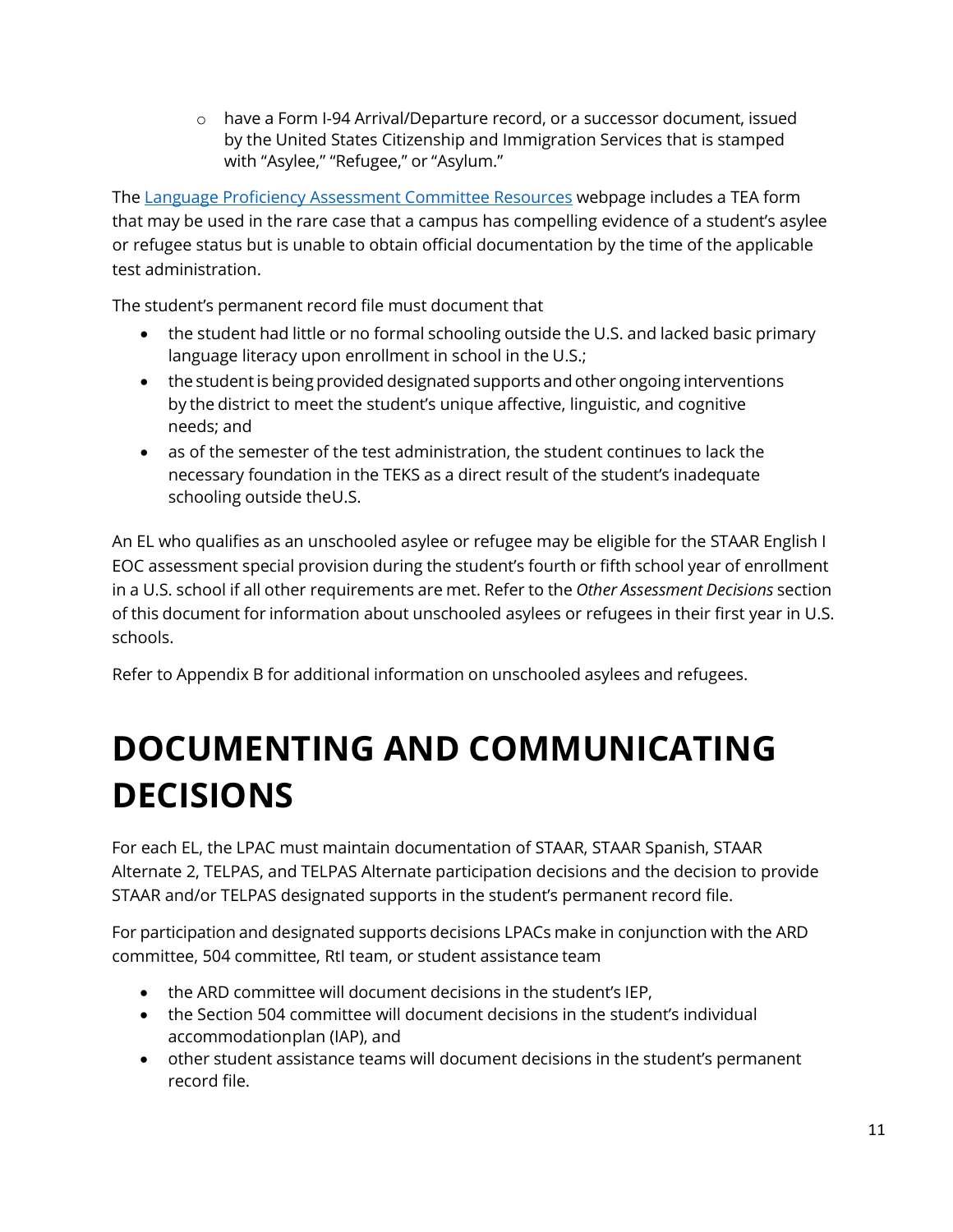**NOTE**: For electronic documents and files, districts must ensure the Family Educational Rights and Privacy Act (FERPA) requirements are met.

Sample forms are provided to assist LPACs in meeting documentation requirements and are available on th[e Language Proficiency Assessment](https://tea.texas.gov/student.assessment/ell/lpac/) Committee Resources webpage.

Keep the following in mind when accessing the forms:

- There are separate sample forms for students in grades K–5 and grades 6–12.
- LPACs may modify or reformat the forms. If forms are modified, school districts must ensure that components of required state documentation are included.
- School districts may require additional supporting documentation and evidence.

LPACs are responsible for providing testing personnel with assessment decisions as well as STAAR and/or TELPAS designated supports information for ELs in time for appropriate testing arrangements to be made.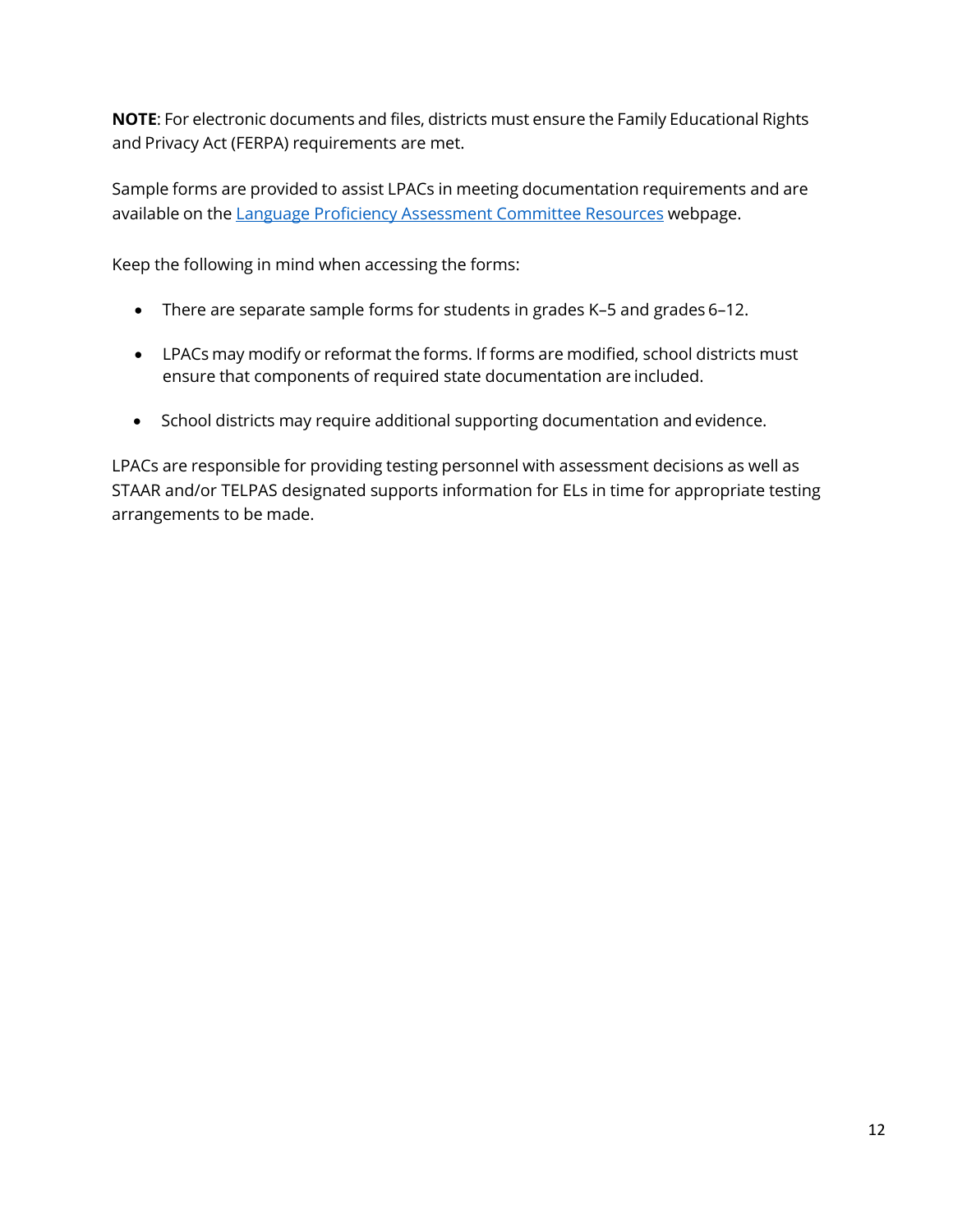#### <span id="page-13-1"></span>**PART I: STAAR Participation, Designated Supports, and Justification**

- For STAAR, it is enough to include a general statement such as, "The LPAC has determined STAAR to be the most appropriate assessment," or "The student does not meet participation requirements for other assessments."
- For STAAR Spanish, the justification must specifically relate to the participation requirements and must specifically validate the assessment decision.
- For STAAR Alternate 2, the justification is based on the LPAC and the ARD committee determining the student meets eligibility for STAAR Alternate 2 for reasons specific to the student's disability. The STAAR Alternate 2 Participation Requirements may be found on the [STAAR Alternate 2 Resources](https://tea.texas.gov/student.assessment/special-ed/staaralt/) webpage.

#### <span id="page-13-2"></span>**For Grades K–5**

<span id="page-13-0"></span>

|                                                                                                                                                                                                                       |                                                                                                                                           |                |                      |                                                         |                   |                                                                                                                                            |             | supports decisions, asreguired by the TAC, Sections 101.1005 and 101.1003.                                                                                                                                                                                                                                                                                                                                                                                                                                                                   | LPACs may use the <u>sample forms</u> to document and justify STAAR, STAAR Spanish, STAAR<br>Alternate 2, TELPAS, and TELPAS Alternate participation decisions as well as designated |
|-----------------------------------------------------------------------------------------------------------------------------------------------------------------------------------------------------------------------|-------------------------------------------------------------------------------------------------------------------------------------------|----------------|----------------------|---------------------------------------------------------|-------------------|--------------------------------------------------------------------------------------------------------------------------------------------|-------------|----------------------------------------------------------------------------------------------------------------------------------------------------------------------------------------------------------------------------------------------------------------------------------------------------------------------------------------------------------------------------------------------------------------------------------------------------------------------------------------------------------------------------------------------|--------------------------------------------------------------------------------------------------------------------------------------------------------------------------------------|
|                                                                                                                                                                                                                       |                                                                                                                                           |                |                      |                                                         |                   |                                                                                                                                            |             |                                                                                                                                                                                                                                                                                                                                                                                                                                                                                                                                              | PART I: STAAR Participation, Designated Supports, and Justification                                                                                                                  |
|                                                                                                                                                                                                                       |                                                                                                                                           |                |                      |                                                         |                   | completing the table in Part I of the form.                                                                                                |             |                                                                                                                                                                                                                                                                                                                                                                                                                                                                                                                                              | The table in Part I may be used by the LPAC to document the student's participation in and<br>designated supports decisions for STAAR assessments. Keep the following in mind when   |
|                                                                                                                                                                                                                       |                                                                                                                                           |                |                      |                                                         |                   |                                                                                                                                            |             | meet participation requirements for other assessments."                                                                                                                                                                                                                                                                                                                                                                                                                                                                                      | For STAAR, it is enough to include a general statement such as, "The LPAC has<br>determined STAAR to be the most appropriate assessment," or "The student does not                   |
|                                                                                                                                                                                                                       |                                                                                                                                           |                |                      |                                                         |                   |                                                                                                                                            |             | requirements and must specifically validate the assessment decision.                                                                                                                                                                                                                                                                                                                                                                                                                                                                         | For STAAR Spanish, the justification must specifically relate to the participation                                                                                                   |
|                                                                                                                                                                                                                       | <b>For Grades K-5</b>                                                                                                                     |                |                      |                                                         |                   |                                                                                                                                            |             | Decisions Regarding Assessment Participation and Designated Supports (Grades K-5)                                                                                                                                                                                                                                                                                                                                                                                                                                                            |                                                                                                                                                                                      |
|                                                                                                                                                                                                                       | Academic Year: Click or tap here to enter text.                                                                                           |                |                      |                                                         |                   |                                                                                                                                            |             | LPAC Date: Click or tap to enter a date.                                                                                                                                                                                                                                                                                                                                                                                                                                                                                                     |                                                                                                                                                                                      |
|                                                                                                                                                                                                                       | School District/Charter School: Click or tap here to enter text.<br>Student Name: Click or tap here to enter text.                        |                |                      |                                                         |                   |                                                                                                                                            |             | <b>Campus:</b> Click or tap here to enter text.<br>Grade: Click here to select grade level.                                                                                                                                                                                                                                                                                                                                                                                                                                                  |                                                                                                                                                                                      |
|                                                                                                                                                                                                                       | *If student is enrolled in K, grade 1 or grade 2, skip to Part II<br><b>PART I: STAAR Participation and Designated Supports Decisions</b> |                |                      |                                                         |                   |                                                                                                                                            |             |                                                                                                                                                                                                                                                                                                                                                                                                                                                                                                                                              |                                                                                                                                                                                      |
|                                                                                                                                                                                                                       | <b>Participation</b><br><b>Assessment</b>                                                                                                 | <b>English</b> | Spanish <sup>2</sup> | <b>Content and</b><br>Language<br>Supports <sup>3</sup> | <b>Extra Time</b> | Designated Supports <sup>1</sup><br>Oral/Signed<br>Administration <sup>3</sup>                                                             | <b>None</b> | <b>Justification</b><br>(Attach additional information if more room is<br>required.)                                                                                                                                                                                                                                                                                                                                                                                                                                                         |                                                                                                                                                                                      |
|                                                                                                                                                                                                                       | <b>Mathematics</b>                                                                                                                        |                | Ш                    | $\Box$                                                  |                   | ш                                                                                                                                          |             | Click or tap here to enter text.                                                                                                                                                                                                                                                                                                                                                                                                                                                                                                             |                                                                                                                                                                                      |
| <b>STAAR</b>                                                                                                                                                                                                          | <b>Reading</b>                                                                                                                            |                | ш                    | M.                                                      | ш                 | П                                                                                                                                          |             | Click or tap here to enter text.                                                                                                                                                                                                                                                                                                                                                                                                                                                                                                             |                                                                                                                                                                                      |
|                                                                                                                                                                                                                       | <b>Science</b><br>(grade 5 only)                                                                                                          |                | ш                    | ٦                                                       |                   |                                                                                                                                            |             | Click or tap here to enter text.                                                                                                                                                                                                                                                                                                                                                                                                                                                                                                             |                                                                                                                                                                                      |
| <b>STAAR</b><br>Alternate 2                                                                                                                                                                                           |                                                                                                                                           | Alternate 2.   |                      |                                                         |                   |                                                                                                                                            |             | The ARD committee, in conjunction with the LPAC, has determined that the student is eligible and will participate in STAAR                                                                                                                                                                                                                                                                                                                                                                                                                   |                                                                                                                                                                                      |
|                                                                                                                                                                                                                       | Signature of Student's Teacher for Subject Area                                                                                           |                |                      | Math:                                                   |                   |                                                                                                                                            |             |                                                                                                                                                                                                                                                                                                                                                                                                                                                                                                                                              |                                                                                                                                                                                      |
| For STAAR designated supports decisions the signature of<br><b>Reading/Language Arts:</b><br>the student's teacher affirms that the supports marked are<br>based both on the student's need and the student's routine |                                                                                                                                           |                |                      |                                                         |                   |                                                                                                                                            |             |                                                                                                                                                                                                                                                                                                                                                                                                                                                                                                                                              |                                                                                                                                                                                      |
|                                                                                                                                                                                                                       |                                                                                                                                           |                |                      | Science:                                                |                   |                                                                                                                                            |             |                                                                                                                                                                                                                                                                                                                                                                                                                                                                                                                                              |                                                                                                                                                                                      |
| use of the support in classroom instruction and testing.                                                                                                                                                              |                                                                                                                                           |                |                      |                                                         |                   |                                                                                                                                            |             |                                                                                                                                                                                                                                                                                                                                                                                                                                                                                                                                              |                                                                                                                                                                                      |
|                                                                                                                                                                                                                       | for reclassification at the end of the school year.                                                                                       |                |                      |                                                         |                   | made by another committee or team at the campus level, in conjunction with the LPAC, as noted in each designated supports policy document. |             | <sup>1</sup> Students for whom the LPAC recommends Content and Language Supports, Extra Time, or Oral Administration for any English reading assessment, may not be considered<br><sup>2</sup> The LPAC may make decisions on the language of a student's assessment. However, if a student needs designated supports on a Spanish assessment, that decision must be<br><sup>3</sup> Students eligible for an Oral Administration and Content and Language Supports should take STAAR online since these supports are best delivered online. |                                                                                                                                                                                      |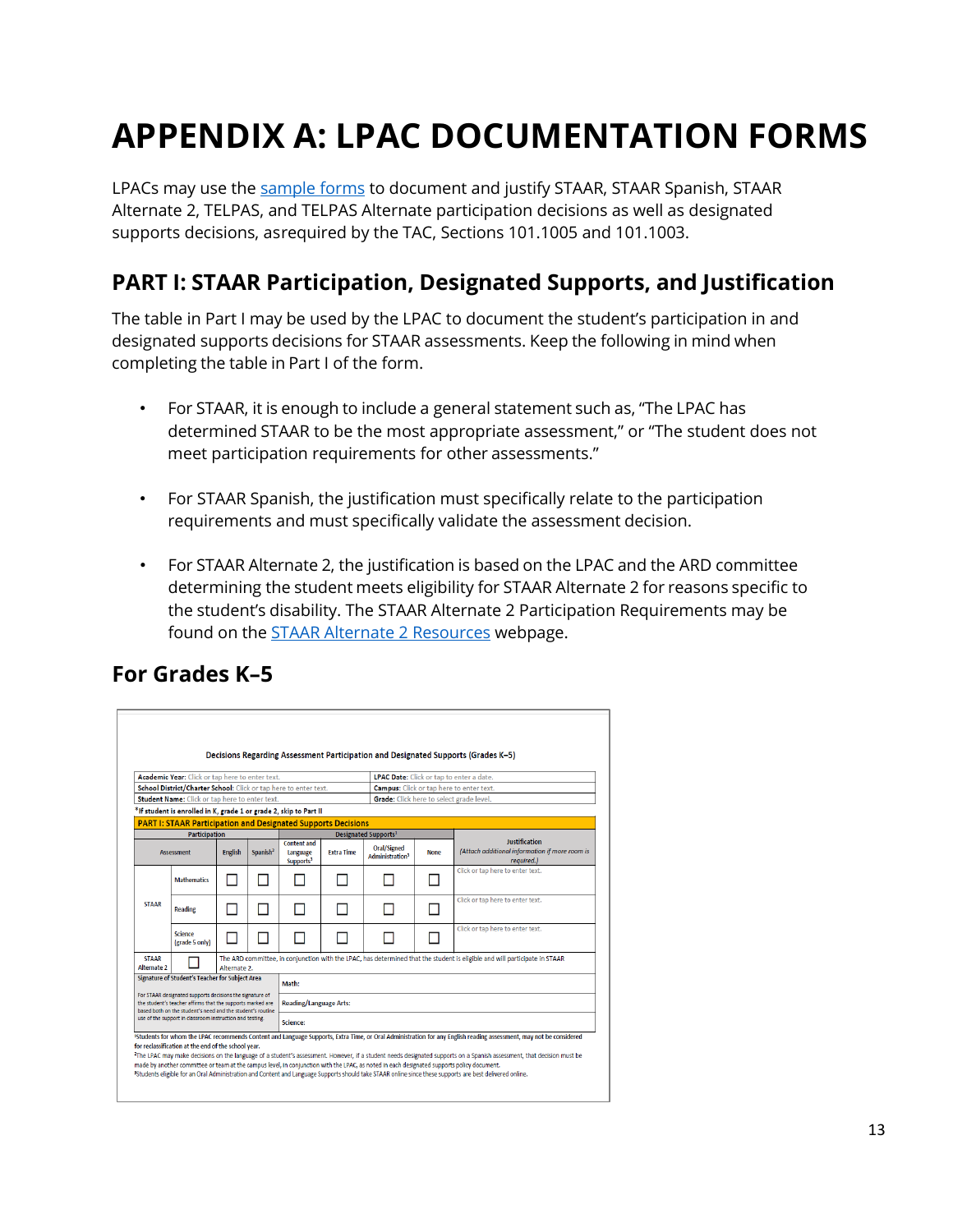#### <span id="page-14-0"></span>**For Grades 6–12**

|                                                                                                                                                                                                                                                                                                                        | Academic Year: Click or tap here to enter text.                              |                                                                                                                                                                  |  |                                            |      | LPAC Date: Click or tap to enter a date.                                   |  |  |  |
|------------------------------------------------------------------------------------------------------------------------------------------------------------------------------------------------------------------------------------------------------------------------------------------------------------------------|------------------------------------------------------------------------------|------------------------------------------------------------------------------------------------------------------------------------------------------------------|--|--------------------------------------------|------|----------------------------------------------------------------------------|--|--|--|
|                                                                                                                                                                                                                                                                                                                        | School District/Charter School: Click or tap here to enter text.             |                                                                                                                                                                  |  |                                            |      | <b>Campus:</b> Click or tap here to enter text.                            |  |  |  |
|                                                                                                                                                                                                                                                                                                                        | Student Name: Click or tap here to enter text.                               |                                                                                                                                                                  |  |                                            |      | <b>Enrolled Grade:</b> Click here to select grade level.                   |  |  |  |
|                                                                                                                                                                                                                                                                                                                        | <b>PART I: STAAR and EOC Participation and Designated Supports Decisions</b> |                                                                                                                                                                  |  |                                            |      |                                                                            |  |  |  |
|                                                                                                                                                                                                                                                                                                                        | Participation                                                                |                                                                                                                                                                  |  | <b>Designated Supports<sup>1</sup></b>     |      | Justification<br>(Attach additional information if more room is required.) |  |  |  |
|                                                                                                                                                                                                                                                                                                                        | <b>Assessment</b>                                                            | Content &<br><b>Extra Time</b><br>Language<br>Supports <sup>2</sup>                                                                                              |  | Oral/Signed<br>Administration <sup>2</sup> | None |                                                                            |  |  |  |
|                                                                                                                                                                                                                                                                                                                        | <b>Mathematics</b><br>Algebra I                                              |                                                                                                                                                                  |  |                                            |      | Click or tap here to enter text.                                           |  |  |  |
|                                                                                                                                                                                                                                                                                                                        | <b>Reading</b>                                                               |                                                                                                                                                                  |  |                                            |      | Click or tap here to enter text.                                           |  |  |  |
| <b>STAAR</b>                                                                                                                                                                                                                                                                                                           | English I                                                                    |                                                                                                                                                                  |  |                                            |      | Click or tap here to enter text.                                           |  |  |  |
|                                                                                                                                                                                                                                                                                                                        | English II                                                                   |                                                                                                                                                                  |  |                                            |      | Click or tap here to enter text.                                           |  |  |  |
|                                                                                                                                                                                                                                                                                                                        | Science<br><b>Biology</b>                                                    |                                                                                                                                                                  |  |                                            |      | Click or tap here to enter text.                                           |  |  |  |
|                                                                                                                                                                                                                                                                                                                        | <b>Social Studies</b><br>U.S. History                                        |                                                                                                                                                                  |  |                                            |      | Click or tap here to enter text.                                           |  |  |  |
| <b>STAAR</b><br>Alternate 2                                                                                                                                                                                                                                                                                            | $\Box$                                                                       | The ARD committee, in conjunction with the LPAC, has determined that the student is eligible and will participate in STAAR Alternate 2 for<br>all subject areas. |  |                                            |      |                                                                            |  |  |  |
| <b>Signature of Student's Teacher</b><br>for Subject Area<br>For STAAR designated supports<br>decisions the signature of the<br>student's teacher affirms that the<br>supports marked are based both on<br>the student's need and the student's<br>routine use of the support in<br>classroom instruction and testing. |                                                                              | <b>Mathematics:</b>                                                                                                                                              |  |                                            |      |                                                                            |  |  |  |
|                                                                                                                                                                                                                                                                                                                        |                                                                              | <b>Reading/Language Arts:</b>                                                                                                                                    |  |                                            |      |                                                                            |  |  |  |
|                                                                                                                                                                                                                                                                                                                        |                                                                              | Science:                                                                                                                                                         |  |                                            |      |                                                                            |  |  |  |
|                                                                                                                                                                                                                                                                                                                        |                                                                              | <b>Social Studies:</b>                                                                                                                                           |  |                                            |      |                                                                            |  |  |  |

#### **PART II: TELPAS Participation and Documentation**

The table in Part II may be used by the LPAC to document the student's participation in TELPAS (K–12) orTELPAS Alternate (2–12) and designated supports decisions.

| <b>PART II: TELPAS Participation* and Designated Supports Decisions</b>                                                                                                 |               |                                                                                                                                                                                                                                                       |  |  |  |  |  |  |  |  |  |
|-------------------------------------------------------------------------------------------------------------------------------------------------------------------------|---------------|-------------------------------------------------------------------------------------------------------------------------------------------------------------------------------------------------------------------------------------------------------|--|--|--|--|--|--|--|--|--|
| Assessment                                                                                                                                                              | Participation |                                                                                                                                                                                                                                                       |  |  |  |  |  |  |  |  |  |
|                                                                                                                                                                         |               | The student will take the general Texas English Language Proficiency System (TELPAS) in all four language domains.                                                                                                                                    |  |  |  |  |  |  |  |  |  |
| <b>TELPAS</b>                                                                                                                                                           |               | The ARD committee, in conjunction with the LPAC, has determined that the student will not be assessed in one or more of the four<br>language domains, as noted in student's individualized education program (IEP).                                   |  |  |  |  |  |  |  |  |  |
|                                                                                                                                                                         |               | The ARD committee, Section 504 committee, or appropriate team of people at the campus level, in conjunction with the LPAC.<br>has determined that the student will receive designated supports, and noted accordingly.                                |  |  |  |  |  |  |  |  |  |
|                                                                                                                                                                         |               | The ARD committee, Section 504 committee, or appropriate team of people at the campus level, in conjunction with the LPAC, has<br>determined that the student will have a special administration of an online TELPAS assessment pending TEA approval. |  |  |  |  |  |  |  |  |  |
| <b>TELPAS</b><br>Alternate                                                                                                                                              |               | The ARD committee, in conjunction with the LPAC, has determined that the student meets the TELPAS Alternate eligibility and will<br>be assessed with TELPAS Alternate, as noted in the student's IEP.                                                 |  |  |  |  |  |  |  |  |  |
| * For English Learners (ELs) in kindergarten through grade 2 who do not have ARD or Section 504 committees, the LPAC is not required to meet to determine participation |               |                                                                                                                                                                                                                                                       |  |  |  |  |  |  |  |  |  |

### decisions regarding unmodified English language proficiency assessments.

#### **Part III: Notes**

This section can be used to record any other information pertinent to assessment administrations, including designated supports requiring TEA approval and designated supports requested by a committee other than the LPAC. Additional notes pertinent to the assessment administration can also be recorded in this section; for example, accessibility features to be provided based on the student's need.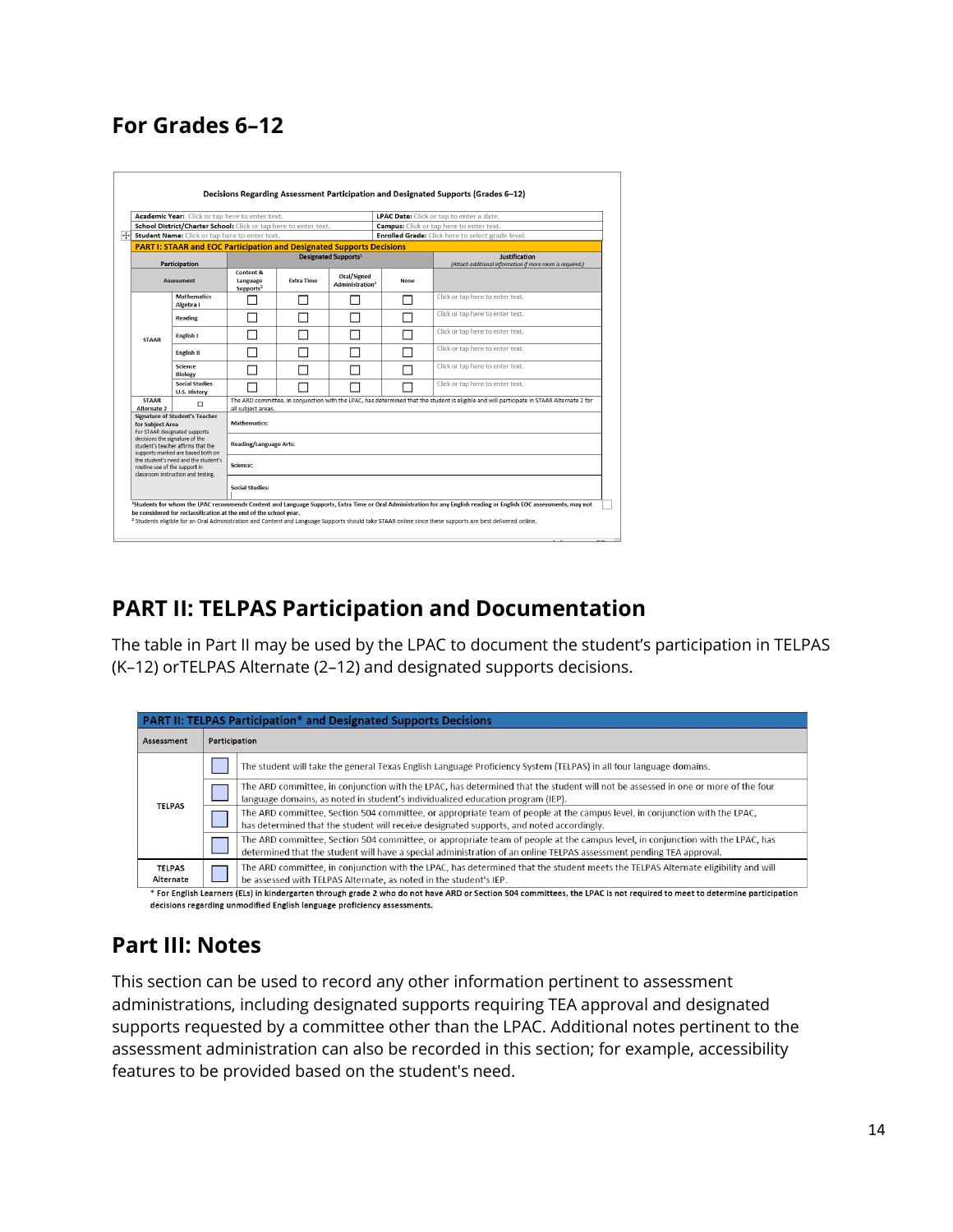#### <span id="page-15-0"></span>**Part IV: LPAC Signatures**

LPAC signatures affirm that the decisions recorded have been made by the LPAC in full accordance with the state policies and procedures.

Digital signatures (signatures ensuring authentication) meet FERPA requirements and are allowable. This includes digital initials.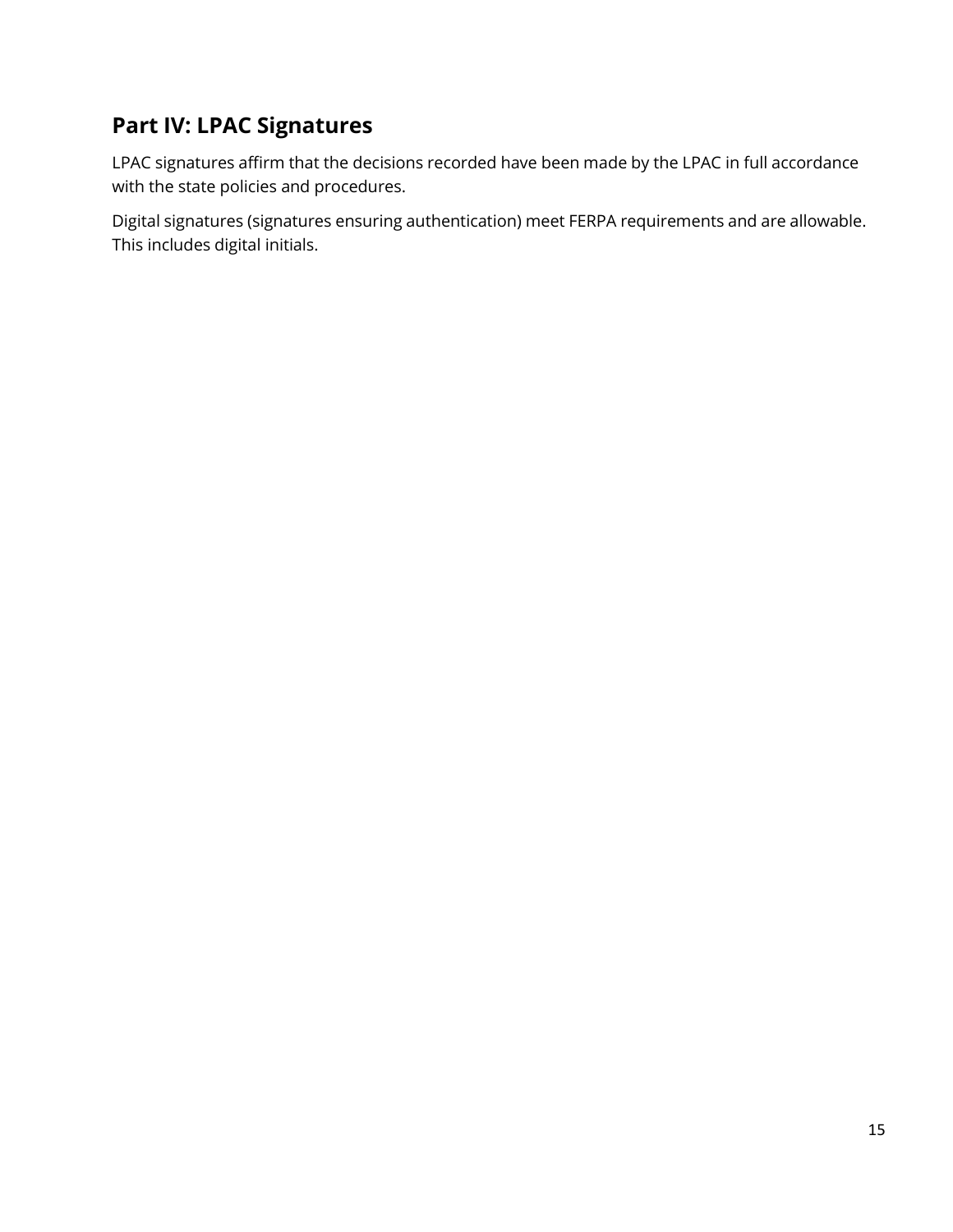### <span id="page-16-0"></span>**APPENDIX B: COMMON QUESTIONS ABOUT ASYLEES AND REFUGEES**

#### **1. In determining how long an asylee or refugee has been in U.S. schools, do we go by the arrival date on the Form I-94 Arrival/Departure record or the student's first school year of enrollment in U.S. schools?**

Follow the instructions for the Years in U.S. Schools data collection for TELPAS. In accordance with this data collection, start with the student's first school year of enrollment in U.S. schools but do not include enrollment in a U.S. school prior to grade 1.

#### **2. From whom should a school district obtain documentation of a student's asylee or refugee status?**

Documentation should come from the parent or legal guardian (or student if 18 or older). If applicable, a resettlement agency or other social services provider that assisted the student at the time of initial enrollment in U.S. schools may be contacted for possible assistance with this process.

#### **3. What successor documentation can be used in place of Form I-94?**

19 TAC, Section 101.1005 (c)(2) states that the student must have "a Form I-94 Arrival/Departure record, or a successor document, issued by the United States Citizenship and Immigration Services that is stamped with 'Asylee,' 'Refugee,' or 'Asylum.'" One example of an authorized "successor document" is a green card, which will contain a code indicating status as a refugee (RE6, RE7, RE8, or RE9) or asylee (AS6,AS7, or AS8).

Other forms of acceptable documentation for humanitarian populations that are included in refugee services as defined in 45 Code of Federal Regulations §400.41 and 8 United States Code §1101 and referenced in TAC 101.1005 (c)(1) can be found on the [U.S. Office of Refugee](https://www.acf.hhs.gov/orr/policy-guidance/status-and-documentation-requirements-orr-refugee-resettlement-program)  [Resettlement \(ORR\)](https://www.acf.hhs.gov/orr/policy-guidance/status-and-documentation-requirements-orr-refugee-resettlement-program) webpage.

For questions regarding whether a document other than Form I-94 or green card is an acceptable form of documentation, contact Kathleen Gillen, Children's Service Specialist of Refugee School Impact (RSI) Migration and Refugee Services at the United States Conference of Catholic Bishops (USCCB) via email at [KGillen@usccb.org](mailto:KGillen@usccb.org) or by phone at (202) 541-5406. USCCB is the replacement designee for the federal Refugee School Impact grant.

Specific written documentation must be maintained in the student's permanent record file verifying the determination by USCCB that the form of documentation available to the district is acceptable.